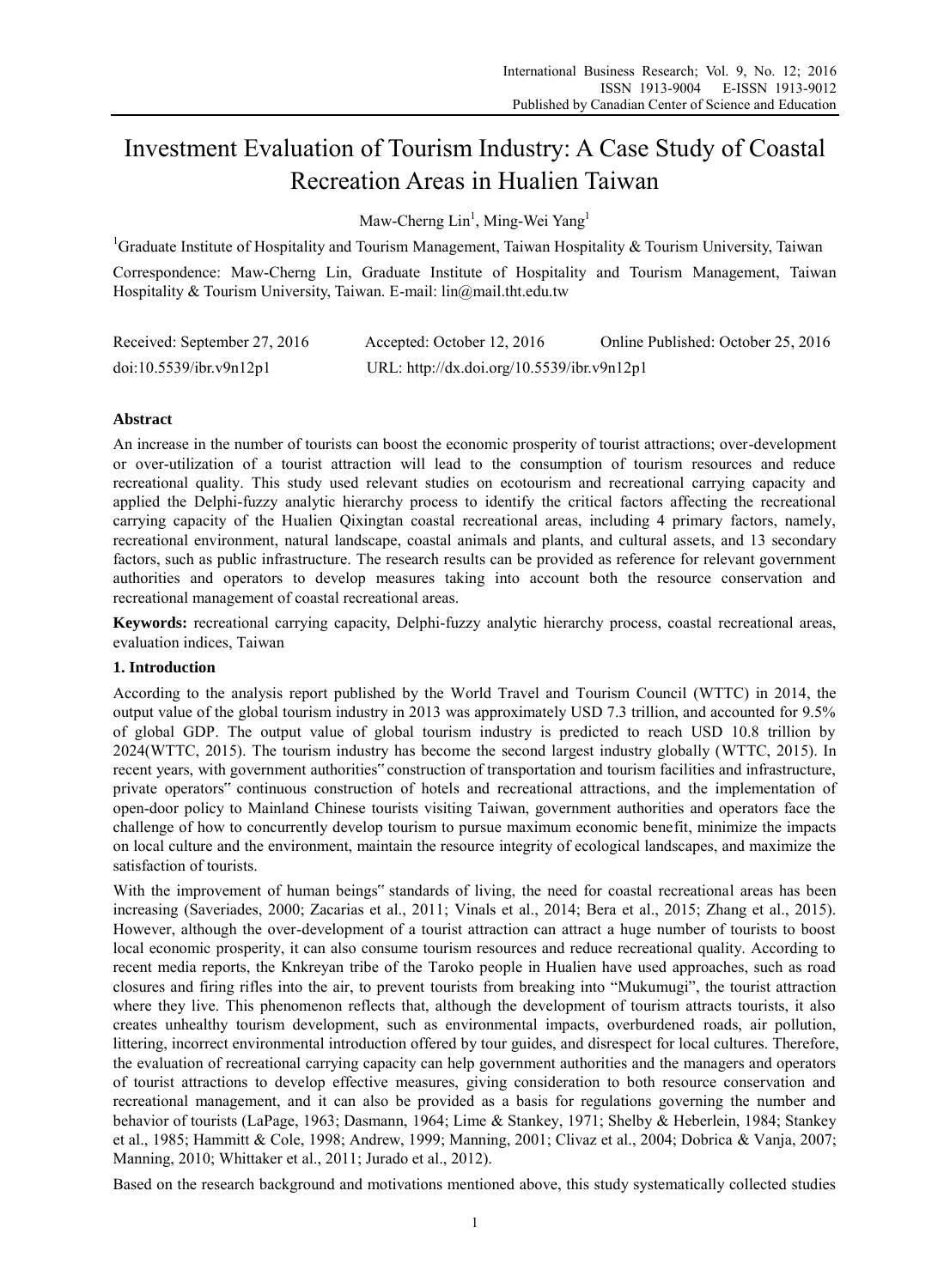concerning ecotourism and the carrying capacity of coastal recreational areas, and used the Delphi method, expert interviews, the fuzzy analytic hierarchy process (FAHP), and a questionnaire survey to perform investigations, identify critical factors affecting the carrying capacity of coastal recreational areas, and provide research results to act as a reference for subsequent studies and to assist government authorities and private sector bodies to implement effective management measures.

## **2. Literature Review**

Human beings" involvement in the ecotourism of coastal recreational areas is based on the premise of them being responsible for environmental maintenance. Therefore, firstly, this study systematically reviewed relevant studies and investigated the issues concerning ecotourism, recreational resources, and environmental carrying capacity. This section selected and compared relevant studies according to the ideas and perspectives discovered during the research process and summarized them into two categories for investigation, namely, ecotourism and recreational carrying capacity, as the basis for research model development and empirical analysis.

## *2.1 Ecotourism*

According to the literature review, the concept of ecotourism originated from Hetzer (1970) in 1965. Hetzer found tourism activities caused damage to natural resources, and appealed to people to rethink the relationship among culture, the environment, and tourism, in order to create a new tourism concept to minimize the damage to environmental resources caused by tourism activities, as well as to enable tourists to maximize their satisfaction, which is the earliest origin of the idea of ecological tourism (LaPage, 1963; Lime & Stankey, 1971; Burch, 1984; Shelby & Heberlein, 1984; Andrew, 1999; Dobrica & Vanja, 2007). After the concept of ecological tourism had been proposed, it attracted the attention of many experts and scholars. However, the definition and the meaning of ecotourism are still unclear, including participation, conservation, and interests (LaPage, 1963; Burch, 1984; Coccossis & Mexa, 2004; Bimonte & Punzo, 2005; Loannides et al., 2006; Manning, 2010).

Coastal recreational tourism activities will affect or damage the ecological environment and local residents to a certain extent. Indeed, tourism development has several impacts on the ecological environment: it damages wildlife habitats; introduces exotic dominant species leading to changes in the local flora (Godschalk & Parker, 1975; Odum, 1989; Abernethy, 2001; Oh et al., 2002); damages soil and plants, leading to the gradual disappearance of greenbelts; affects visual landscapes (Odum, 1989; Hof & Lime, 1997; Loannides et al., 2006); leads to the influx of a large number of tourists, creating problems in transportation, food and accommodation, air, water, noise, and garbage processing of tourist attractions; interferes with ecological environment; and creates a burden for conservation (Mathieson & Wall, 1982; May, 1991; Casagrandi & Rinaldi, 2002; Gossling & Hall, 2005; Saarinen, 2006). In terms of economic impacts, the economic benefits of most of the tourist attractions are obtained not by local residents, but by financial groups or immigrants from other places (Khan, 1998; Manning, 2002). Indeed, managers and operators cannot properly provide residents with participation opportunities and give-back initiatives, but instead create a negative social cost, which leads to residents" low cooperation with or rejection of tourism policies (Casagrandi & Rinaldi, 2002; Gossling & Hall, 2005; Saarinen, 2006; Bimonte & Punzo, 2005). Where operators lack the concept of environmental protection, in order to obtain economic benefits, they do not develop well-thought out land planning, and thus their actions lead to ecological damage, an upsurge in land prices, and the expansion of transportation construction. External costs incurred are transferred to the ecological environment and local residents, which results in damage to natural resources and a reduction in the recreational quality (Casagrandi & Rinaldi, 2002; Gossling & Hall, 2005; Mathieson & Wall, 1982; Saarinen, 2006).

In terms of social impacts, a strong cultural invasion and lack of respect for the local culture leads to the sacrifice of natural resources and traditional cultures to obtain economic benefits (Abernethy, 2001; Godschalk & Parker, 1975; Oh et al., 2002; Guerra and Dawson, 2016; Wu and Chen, 2016). In addition, a lack of professional tour guides and planning personnel leads to the failure to implement the actual ecotourism (Loannides et al., 2006), and the intervention of financial groups interferes with the consensus of local residents and affects the direction of the development of ecotourism (May, 1991; Ceballos-Lascurain, 1996; Zacarias et al., 2011; Vinals et al., 2014; Zhang et al., 2015; Wu and Chen, 2016). In terms of the impacts on policy, the lack of a concept of "tourist carrying capacity" may easily cause the consumption of and damage to tourist attractions (May, 1991; Tourism Bureau, 2002; Zhang et al., 2015; Guerra & Dawson, 2016) while the lack of any monitoring mechanism of Ecotourism attractions leads to the failure to accurately evaluate the overall influence of the ecotourism development on tourist attractions (May, 1991; Tourism Bureau, 2002; Vinals et al., 2014; Zhang et al., 2015; Wu & Chen, 2016). Furthermore, the damages to environmental resources and the lack of professional talent result in the dependence on government authorities" proposal of limited management methods, and the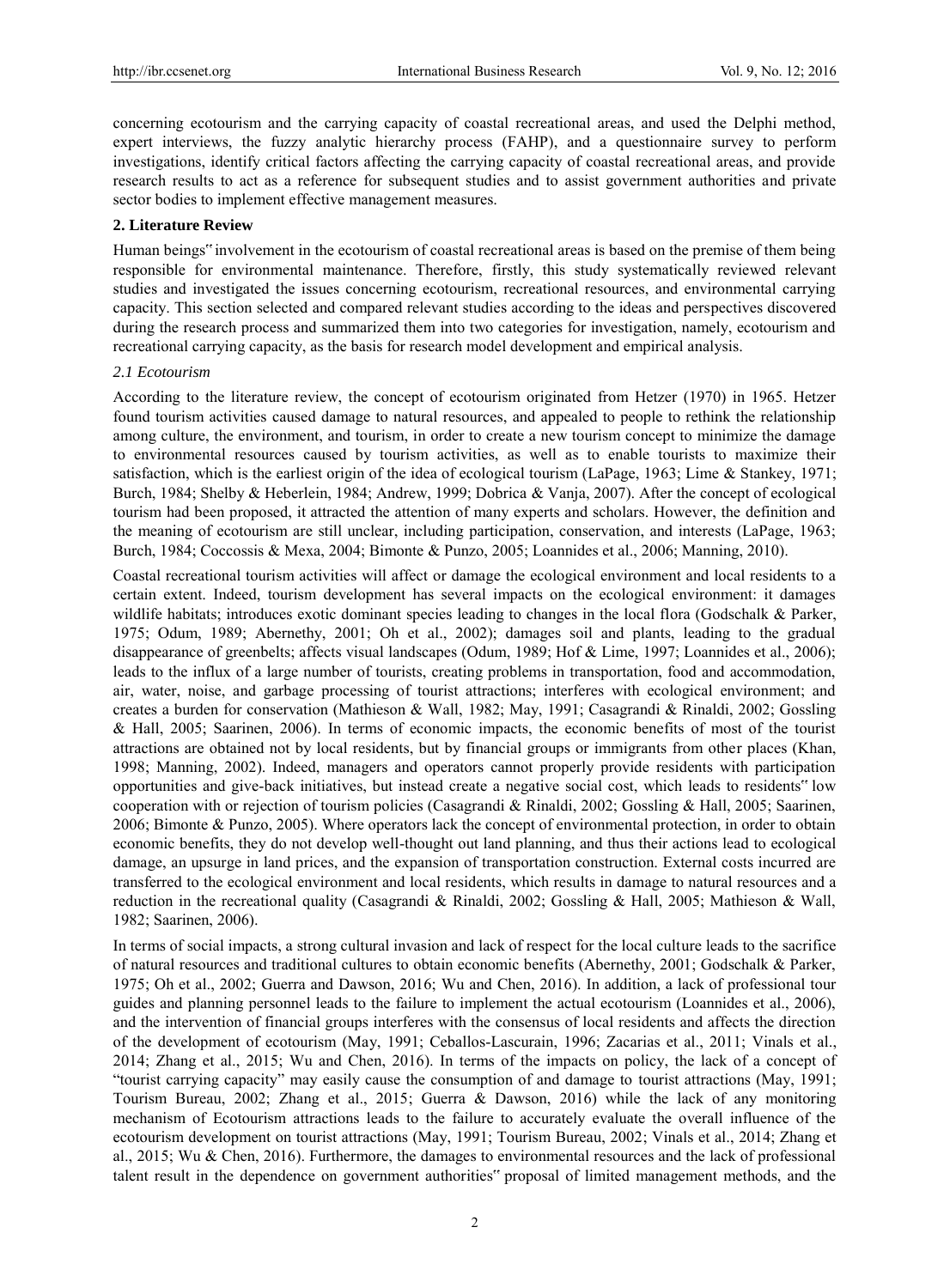failure to develop an evaluation and grading framework of tourist attractions of ecotourism means managers and operators rarely make any provision for local residents with participation opportunities and proper give-back (Tourism Bureau, 2002; Vinals et al., 2014; Zhang et al., 2015).

#### *2.2 Recreational Carrying Capacity*

The concept of carrying capacity was proposed as early as 1936 (LaPage, 1963; Stankey, 1981). Summer (1942) further proposed that, to achieve the purpose of long-term maintenance, the maximum amount of recreational utilization that can be tolerated by a field environment should be termed "recreational saturation point". After 1960, the term carrying capacity" was comprehensively applied to leisure and recreation. For example, LaPage (1963) suggested that, during the determination of recreational carrying capacity, it is necessary to take into account two factors – biological carrying capacity and aesthetic recreational carrying capacity. The concept of biological carrying capacity suggests that, during the development and utilization of recreational resources, the volume of use of the natural ecological environment should be maintained without affecting tourists" satisfactory experiences, while the concept of aesthetic recreational carrying capacity suggests that, during the development and utilization of recreational resources, it is necessary to satisfy most of the tourists to a certain extent. Lime and Stankey (1971) further used the concept of natural science carrying capacity to develop the concept of "recreational carrying capacity." Andrew (1999) suggested that ecological carrying capacity refers to the maintenance of the maximum number of a species under the conditions of the existing ecological system. Graefe et al. (2011) took into account the differences between human beings and animals to expand the field of recreational carrying capacity and develop a social psychological carrying capacity to facilitate the investigation into the interactive relationship of human beings in a recreational environment and its balance. Dobrica and Vanja (2007) suggested that the definition of tourism carrying capacity can be slightly altered to prevent the occurrence of unacceptable changes or changes that would lead to irreversible consequences for the natural ecological environment and for social, cultural, and economic structures, which may reduce the maximum number of tourists using a space under the premise of recreational experience quality. In other words, environmental carrying capacity can be divided into economic carrying capacity and ecological carrying capacity.

Consideration of the relevant dimensions of carrying capacity has been interpreted as a feasible method for evaluating the level of tourism development that takes into account the environmental, social, and economic characteristics of a location (Clivaz et al., 2004). Although the dimensions concerning carrying capacity have been investigated for many years and have been provided for planners and decision-makers to help them control the over-development of tourism, the difficulties of implementation in individual regional environments and calculations limit their effectiveness. Shelby and Heberlein (1986) summarized the differences in impact parameters proposed by past scholars, and defined four types of recreational carrying capacity that have been comprehensively used to date: (1) ecological carrying capacity; (2) physical carrying capacity; (3) facility carrying capacity; (4) social carrying capacity. The level of influence or change in the amount of recreational use of tourists" satisfactory experiences is used to analyze the recreational carrying capacity.

For studies investigating the factors affecting recreational carrying capacity, recreational carrying capacity is not only used to calculate the allowable number of tourists in a recreational area, but also has been developed into an indicator for monitoring an area (Stankey et al., 1985; Manning, 2001). The methods for studying recreational carrying capacity include the use of systematic analysis to integrate relevant planning factors, as well as the use of an objective planning method to develop a land-use objective model for a recreational area (Stankey et al., 1985; Manning 2001); the use of the perspective of limits of acceptable change (LAC) to calculate the recreational carrying capacity limits of acceptable change (Shelby & Heberlein, 1984; Hetzer, 1970); the use of fuzzy set theory to deal with the issues of multi-objective planning; and the use of questionnaire survey data to develop a multi-objective planning model or Multi-Criteria Decision Analysis to determine the most appropriate recreational carrying capacity(Conestrelli &Costa, 1991; Pourahmad et al., 2015; Michailidou et al., 2016).

In terms of the identification of factors affecting the ecotourism carrying capacity, Saveriades (2000), McCool and Lime (2001), and Jovicic and Ivanovic (2007) used a literature review to discover the factors affecting recreational carrying capacity, and then used a questionnaire survey to determine the most appropriate carrying capacity. Manning et al. (1996) used the Scenic Beauty Estimation Method or observation method, as well as a questionnaire survey to determine the most appropriate carrying capacity. Chan (1993) and Chu (1998) used a time series to estimate the number of tourists and used a questionnaire survey to evaluate the most appropriate carrying capacity. Jackson (1965) and Miller (1997) used the perception of crowding to investigate social carrying capacity, satisfaction, loyalty, etc. to identify the factors affecting ecotourism carrying capacity while Canestrelli and Costa (1991) used fuzzy linear programming to estimate the most appropriate carrying capacity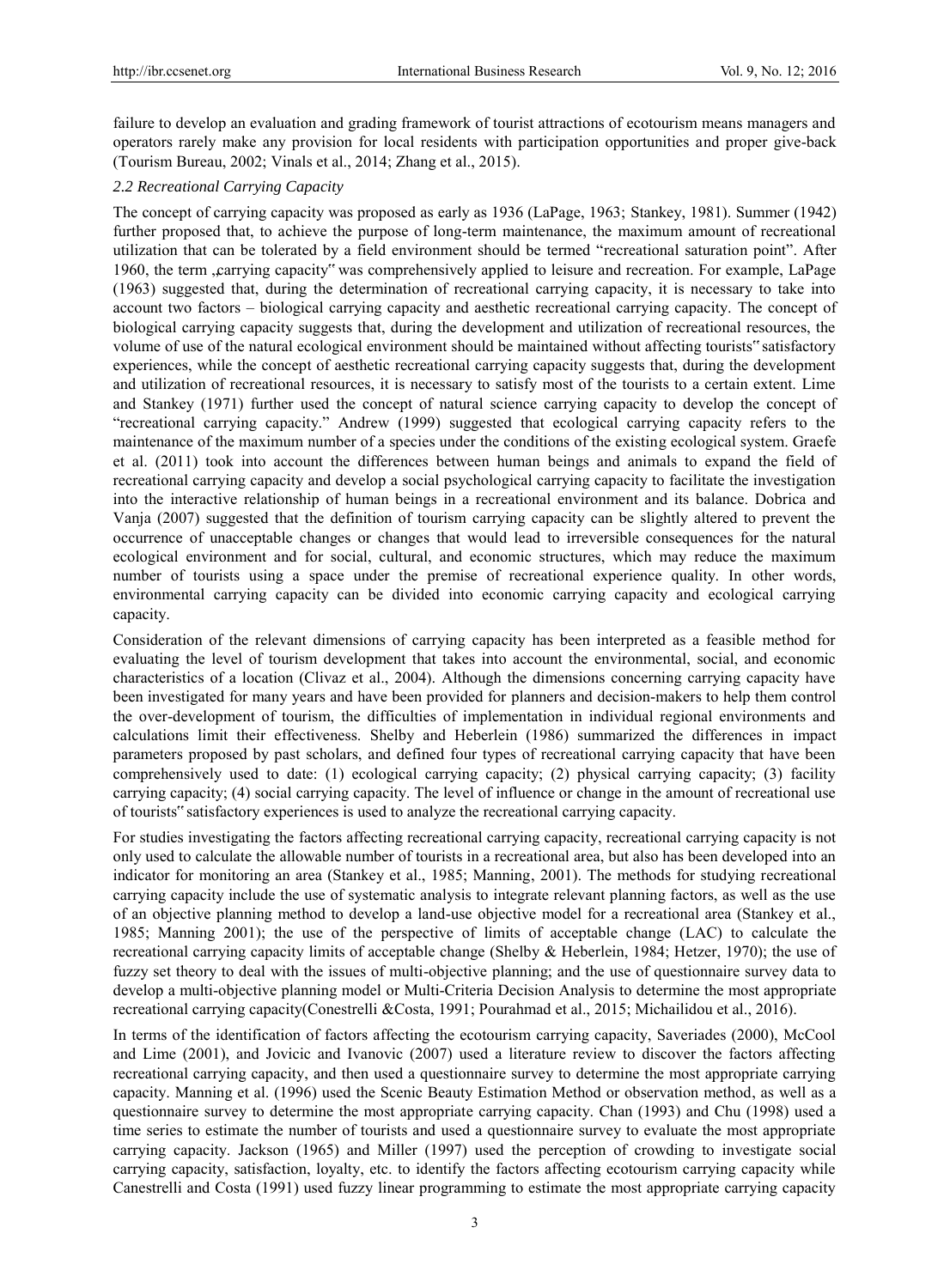for Venice, Italy, and the objective function of the model was the maximization of the number of tourists.

At present, the evaluations on carrying capacity in Taiwan mainly use single ecological or social carrying capacity for investigation and empirical research. The factors affecting the carrying capacity of coastal recreational areas are seldom investigated, and nor are carrying indices developed according to their characteristics as the basis for determining ecotourism carrying capacity. Therefore, this study selected coastal recreational areas as the research targets and used the Delphi-Fuzzy analytic hierarchy process (DFAHP) combining the Delphi method and the FAHP as the research method. This study obtained consensus through the brainstorming of a panel of experts, and then used an expert questionnaire survey to develop the hierarchical structure and to calculate the weight of various critical factors affecting the carrying capacity of ecotourism areas. This study used various evaluation dimensions and the weight of evaluation indices to understand the relationship among various critical factors and their importance.

# **3. Research Model and Application**

## *3.1 Areas of Empirical Study and Issue Backgrounds*

This study selected Qixingtan Coastal Recreational Area as the research object; it extends from DeYan Set Fishnet Fishery in the north to QiLaiBi Lighthouse in the south. The Pacific Coast is to the east, and County Road 193 is to the west at a distance of 10 meters. Qixingtan Coastal Recreational Area mainly includes DeYan Set Fishnet Fishery, (Star Gazing Square, 48 Viewing Deck, and roads and bicycle lanes in the coastal environment, with an area of  $896,500$ m<sup>2</sup>. As shown in Figure 1, Qixingtan is rich in natural landscapes and plant and animal ecology, and has a fixed-net fishing culture with the features of a traditional fishing village; these have become the main tourist resources of this specific area and provide Qixingtan with important recreational value.



Figure 1. Recreational Resources of Qixingtan Coastal Recreational Area

# *3.2 Research procedures*

# Step 1: Decision-making Panel

This study mainly investigated the factors affecting the environmental carrying capacity of coastal recreational areas. Therefore, this study enrolled 5 groups, namely, scholars and experts with backgrounds of tourism, geological landscape, and animals and plants; industry; government authorities; local residents; and tourists; with a total of 25 experts to assist in this study.

Step 2: Delphi Method and Confirmation of Factors Affecting the Carrying Capacity of Coastal Recreational Areas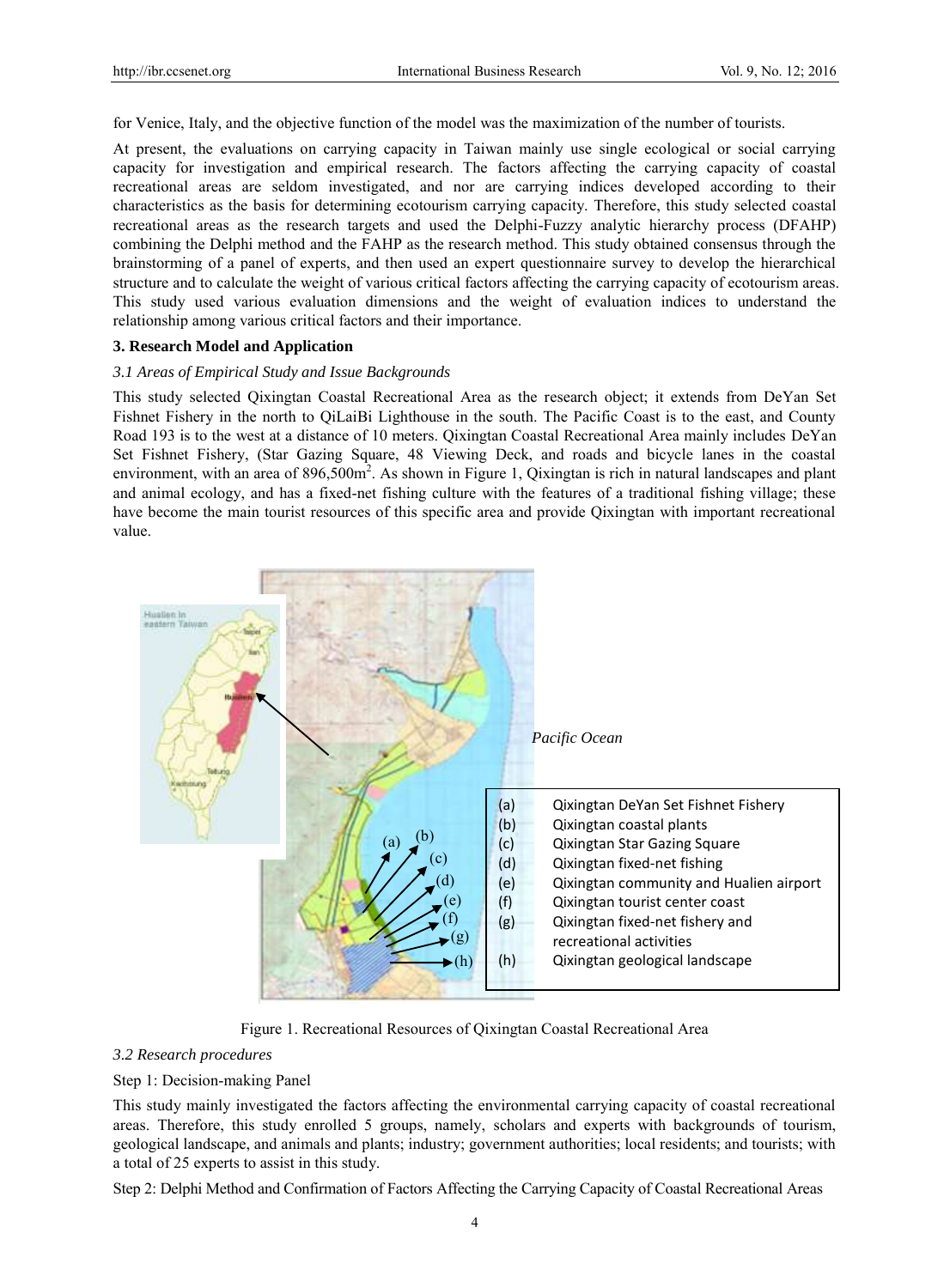The questionnaire return rate of the Delphi questionnaire was 100% (25 questionnaires), and all of them were valid. After the questionnaires were returned, this study calculated the mean (*M*), standard deviation (*SD*) and consensus deviation index (*CDI*), and set up the threshold of consensus difference (decision threshold) *ε*=0.3 as the standard for measuring whether experts reached a consensus.

This study used the following equations, where *n* denotes the number of rounds of the Delphi survey, *h* denotes the ordinal number of experts, *j* denotes the number of the item scored by the experts, and *Xjht* denotes the score. Therefore,  $X_{it}$  and  $S_{it}$  are used to denote the score and standard deviation of round *n* of the Delphi survey of *r* experts on Item *j*:

$$
\overline{X}_{jt} = \frac{1}{r} \sum_{h=1}^{r} X_{jht}, \forall j, t
$$
 (1)

$$
X_{jt} = -\sum_{r} X_{jht}, \forall j, t
$$
  
\n
$$
S_{jt} = \sqrt{\frac{1}{r-1} \sum_{h=1}^{r} (X_{jht} - \overline{X}_{jt})^{2}}, \forall j, t
$$
 (1)

The coefficient of variance (*CV*) could be used as the judgment standard to determine whether the judgments of experts reached a consensus. Therefore,  $CV_{ji}$  is used to denote the coefficient of the variance of round *n* on Item *j*:

$$
CV_{jt} = \frac{S_{jt}}{\overline{X}_{jt}}, \forall j, t
$$
\n(3)

The smaller the  $CV_{jt}$  is, the smaller the variance in each average score is and the more consistent the opinions of *r* experts are. Consensus deviation index (*CDI*):

$$
CDI_{jt} = CV_{jt} \frac{\overline{X_{jt}}}{\max_{j} \overline{X_{jt}}}, \forall j, t
$$
\n(4)

$$
CDI_{ji} = \frac{S_{ji}}{\max_{j} \{X_{ji}\}} \forall j, t
$$
 (5)

Step 3: Fuzzy AHP Questionnaire Design and Survey

After the preliminary hierarchy had been developed, because there was a fuzzy space between the dimensions and the indices of the evaluation system, this study used fuzzy theory and AHP to confirm the various factors affecting the carrying capacity of ecotourism areas and their weight. This study adopted expert panel decision-making to use experts" familiarity with the ecological environment of Qixingtan and their professional knowledge to measure the relative level of influence between recreational activities and various substantial factors affecting the ecological environment, as well as the acceptable tourist density. The corresponding triangular fuzzy number of the linguistic scale in this questionnaire survey is shown in Table 1:

Table 1. Evaluation Scale of Fuzzy Analytic Hierarchy Process

| Fuzzy number             | Linguistic scale     | Scale of fuzzy number |
|--------------------------|----------------------|-----------------------|
| $\widetilde{\cdot}$      | Equally important    | (1, 1, 3)             |
| $\widetilde{\mathbf{a}}$ | Slightly important   | (1, 3, 5)             |
| $\widetilde{\xi}$        | Quite important      | (3, 5, 7)             |
| $\widetilde{z}$          | Extremely important  | (5, 7, 9)             |
| $\widetilde{\mathbf{o}}$ | Absolutely important | (7, 9, 9)             |

Source: Mon, D. L., C. H. Cheng & J. C. Lin. (1994).

Step 4: Fuzzy Pairwise Comparison Matrixes

This study used fuzzy number to denote the values in traditional AHP pairwise comparison matrix as follows:

$$
\widetilde{a}_{ij} = [L_{ij}, M_{ij}, R_{ij}] \tag{6}
$$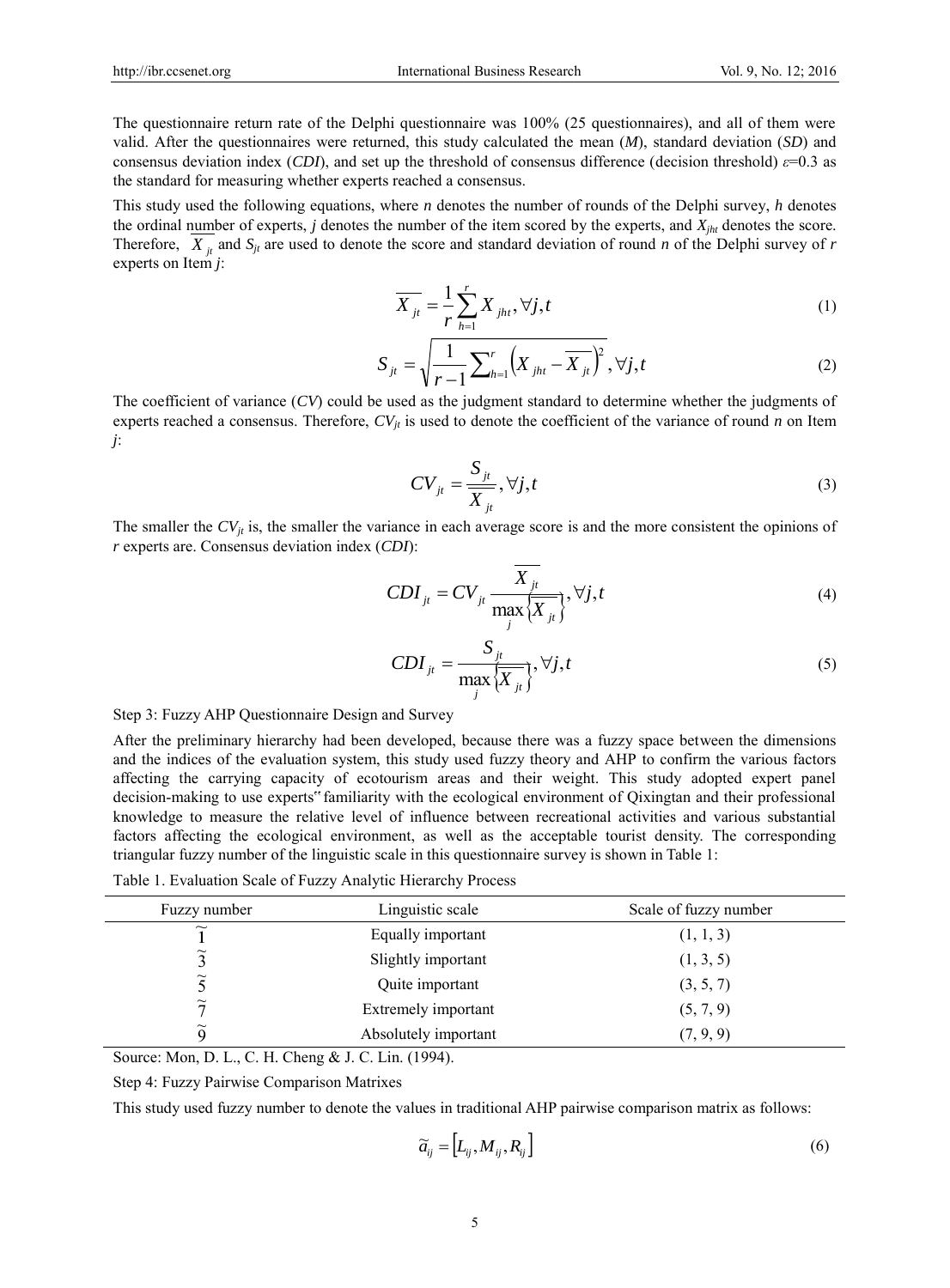$$
\widetilde{a}_{ij} = \frac{1}{2} \widetilde{a}_{ij}, \forall_{ij} = 1, 2, \dots, n
$$
\n(7)

$$
\widetilde{A} = \begin{bmatrix} \widetilde{\alpha}_{ij} \end{bmatrix} = \begin{bmatrix} 1 & \widetilde{\alpha}_{12} & \cdots & \widetilde{\alpha}_{1n} \\ \frac{1}{2} & 1 & \cdots & \widetilde{\alpha}_{2n} \\ \vdots & \vdots & \ddots & \vdots \\ \frac{1}{2} & \widetilde{\alpha}_{1n} & \frac{1}{2} & \cdots & 1 \end{bmatrix}
$$
\n(8)

- *L<sub>ij</sub>*: The left value of the triangular fuzzy number during the comparison on relative level of importance between factor *i* and factor *j*.
- *M<sub>ii</sub>*: The middle value of the triangular fuzzy number during the comparison on the relative level of importance between factor *i* and factor *j*.
- $R_{ij}$ : The right value of the triangular fuzzy number during the comparison on relative level of importance between factor *i* and factor *j*.
- *ãij*: The triangular fuzzy number at row *i* and column *j* in the fuzzy pairwise comparison matrix.

#### Step 5: Integration of Experts" Opinions

 $\widetilde{a}_{ij} \forall_{ij} = 1, 2, ..., n$ <br>  $\widetilde{a}_{12} \cdots \widetilde{a}_{1n}$ <br>  $\widetilde{a}_{12} \cdots \widetilde{a}_{1n}$ <br>  $\vdots \ddots \vdots$ <br>  $\vdots \ddots \vdots$ <br>  $\vdots \ddots \vdots$ <br>  $\vdots \ddots \vdots$ <br>  $\vdots \ddots \vdots$ <br>  $\vdots \ddots \vdots$ <br>
the comparison<br>
uring the comparison<br>
uring the comparison<br>
th This study divided the subjects into five groups: scholars and experts, industry, government authorities, local residents, and tourists. The evaluation of experts or various expert panels on different dimensions or criteria might not be the same, and there were differences in the perception of scale of the fuzzy number for evaluating semantics. To avoid attaching too much importance to the opinions of a certain group, the judgments of every expert had to pass the consistency test. Afterwards, the opinions of the exert panel were integrated. This study adopted the geometric mean recommended by Saaty (1990) to integrate the judgments and opinions of *r* experts. The equation is as follows:

$$
\widetilde{A} = \left(\widetilde{a}_{ij}\right) \tag{9}
$$

$$
\widetilde{a}_{ij} = \left(\prod_{h=1}^r \widetilde{a}_{ij}^h\right)^{1/r}, i = 1, 2, \cdots, n
$$
\n(10)

## Step 6: Calculation of Fuzzy Weight

This study used the vector geometric mean to calculate the fuzzy weight of each evaluation criterion  $\tilde{w}_{i}$ , because this method can increase the accuracy and consistency of the evaluation criteria (Buckley, 1985). The equation of  $\widetilde{w}_i = (W_i L, W_i M, W_i U)$  is as follows:<br> $\widetilde{w}_i = \frac{\left(\prod_{j=1}^n \widetilde{a}_{ij}\right)^{1/n}}{\sum_{i=1}^n \widetilde{a}_{ij}!}$ equation of  $\widetilde{w}_i = (W_i L, W_i M, W_i U)$  is as follows:

$$
\widetilde{w}_i = \frac{\left(\prod_{j=1}^n \widetilde{a}_{ij}\right)^{1/n}}{\sum_{i=1}^n \left(\prod_{j=1}^n \widetilde{a}_{ij}\right)^{1/n}}; i, j = 1, 2, \cdots, n
$$
\n(11)

$$
\widetilde{w}_i = \begin{bmatrix} \widetilde{w}_1 \\ \widetilde{w}_2 \\ \vdots \\ \widetilde{w}_n \end{bmatrix}
$$
 (12)

 $\widetilde{w}_i$ : denoted the weight of criterion *i* in the fuzzy pairwise comparison matrix, and  $i=1, 2, ..., n$ ;  $\tilde{a}_{ij}$  was pairwise comparison matrix.

Step 7: Calculation of maximum eigenvalue

The calculation of maximum eigenvalue is as follows:

$$
\widetilde{A} \otimes \widetilde{w}_i = \widetilde{w}_i \tag{13}
$$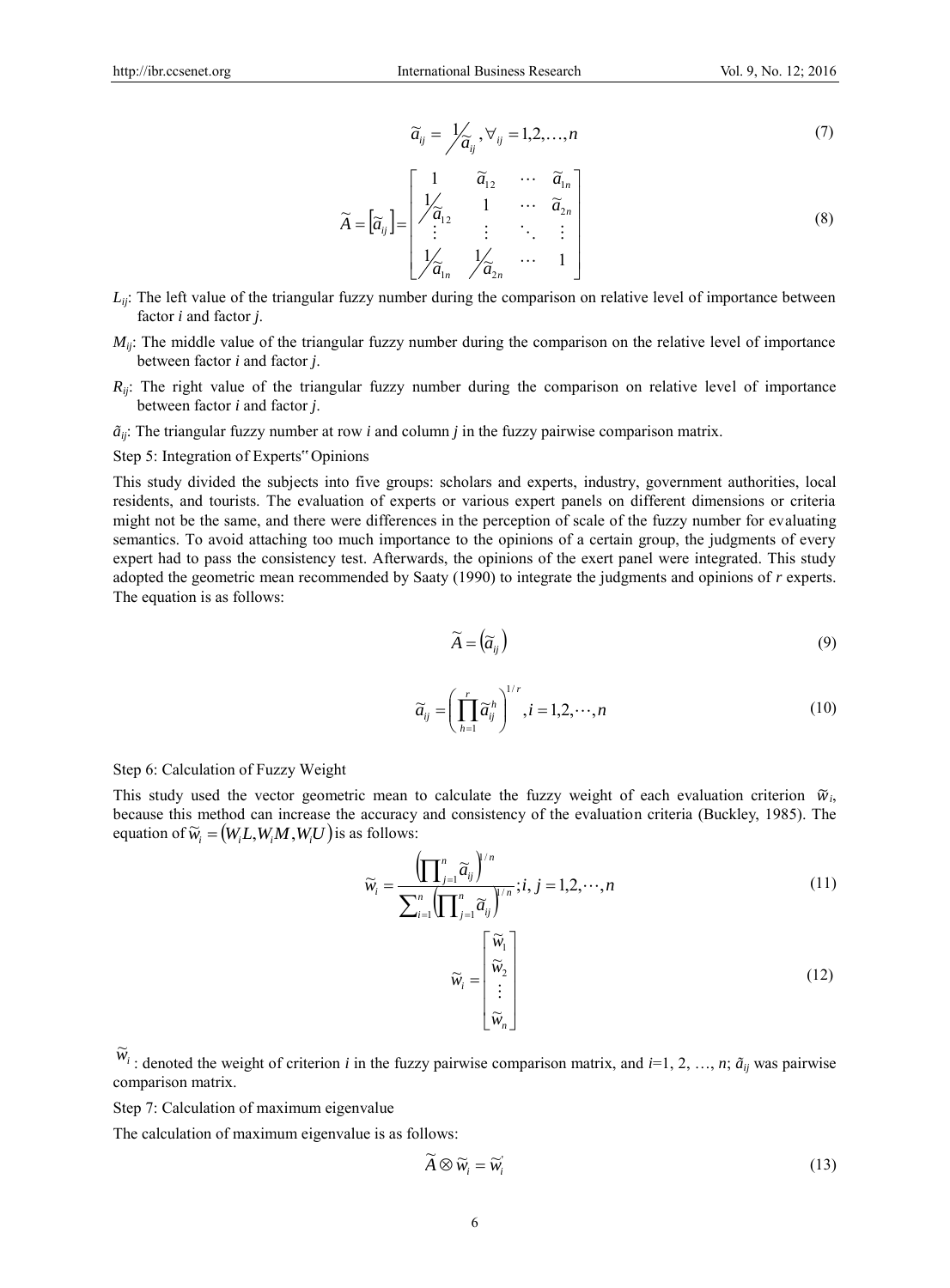$$
\widetilde{\lambda}_{\max} = \sum_{i=1}^{n} \frac{\widetilde{w}_{i}'}{n \widetilde{w}_{i}}
$$
\n(14)

#### Step 8: Defuzzification

 $\sum_{i=1}^{n}$ <br>  $\sum_{i=1}^{n}$ <br>  $\sum_{i=1}^{n}$ <br>  $\sum_{i=1}^{n}$ <br>  $\sum_{i=1}^{n}$ <br>  $\sum_{i=1}^{n}$ <br>  $\sum_{i=1}^{n}$ <br>  $\sum_{i=1}^{n}$ <br>  $\sum_{i=1}^{n}$ <br>  $\sum_{i=1}^{n}$ <br>  $\sum_{i=1}^{n}$ <br>  $\sum_{i=1}^{n}$ <br>  $\sum_{i=1}^{n}$ <br>  $\sum_{i=1}^{n}$ <br>  $\sum_{i=1}^{n}$ <br>  $\sum_{i=1}^{n}$ A fuzzy number is not a specific value, and it cannot be directly used for scheme comparison. Therefore, a fuzzy value has to be defuzzificated to convert a fuzzy set into a specific value. The common defuzzification methods include Center of Gravity Defuzzification, Center of Sum Defuzzification, Center of Largest Area Defuzzification, and First of Maximum Defuzzification. Center of Gravity Defuzzification is the most common and most rational method, but the calculations are more cumbersome. Center of Sum Defuzzification is also rational. However, the calculations simpler than those of the former one. This study adopted the Center of Gravity Defuzzification proposed by Klir and Yuan (1995). The equation is as follows:

$$
DW_i = [ (W_i R - W_i L) + (W_i M - W_i L) ]/3 + W_i L
$$
 (15)

Step 9: Normalization

After the defuzzification, the sum of the weight of each evaluation criterion was not equal to 1, but was close to 1. The defuzzificated weight had to be normalized. The equation is as follows:

$$
NW_i = \frac{DW_i}{\sum_{i=1}^n DW_i}
$$
\n(16)

Step 10: Consistency Test

The order of factors was determined according to pairwise comparison. Comparisons and judgments made by experts might not be consistent, which would lead to differences in the order. Therefore, Saaty (1980) suggested the use of a Consistency Index (*CI*) and Consistency Ration (*CR*) to test whether the evaluation results are consistent. Thus, if the questionnaire result did not pass the consistency test, the questionnaires would be viewed as invalid ones.

(1) *CI*

$$
CI = (\lambda_{\max} - n) / (n-1) \tag{17}
$$

If  $CI \leq 0.1$ , the weight was consistent. If  $CI = 0$ , the judgment of the relative level of importance of *n* factors under a single criterion was consistent. If  $CI > 0$ , the former judgement and latter judgement of experts were not consistent, and experts had to be requested to revise their judgements. Saaty (1990) suggested that it is preferable that *CI*< 0.1.

(2) *CR*

$$
CR = CI / RI \tag{18}
$$

If  $CR \le 0.1$ , the consistency was satisfactory. *CR* is the ratio of *CI* to the Random Index (*RI*). RI is a consistency coefficient randomly generated from the matrix. The *RI* value is associated with the matrix coefficient. The corresponding *RI* values can be found in Table 2.

#### Table 2. Random Index

| T<br><b>H</b> erarchies<br>√umber<br>-01<br>$\overline{n}$                                     |          |          |                       |    |             |   |                  |   |            | 1 U                 |
|------------------------------------------------------------------------------------------------|----------|----------|-----------------------|----|-------------|---|------------------|---|------------|---------------------|
| <b>D.T</b><br>$-1$<br>л.                                                                       | $0.00\,$ | $0.00\,$ | $\sim$ $\sim$<br>0.36 | 90 | $\sim$<br>. | . | . . <i>. .</i> . | . | . .<br>. . | 4 <sup>c</sup><br>. |
| $C_{\text{current}}$ , $C_{\text{right}}$ , (1000)<br>اللاحد مصطممه الصماحية وبعامله المعمومون |          |          |                       |    |             |   |                  |   |            |                     |

Source: Saaty (1990), Decision Making for Leaders, p.84.

#### **4. Results and Discussion**

#### *4.1 Sample Attributes*

This study mainly investigated the factors affecting the environmental carrying capacity of coastal recreational areas. To achieve comprehensiveness of the expert panel samples, this study enrolled five groups, namely, scholars and experts with backgrounds in tourism, geological landscape, and animal and plants; industry; government authorities; local residents, and tourists; with a total of 25 experts to assist in this study. The questionnaire return rate was 100%. The returned questionnaires all passed the consistency test and were valid questionnaires.

*4.2 Development of Evaluation Hierarchy for Environmental Carrying Capacity of Coastal Recreational Areas* 

This study used a literature review, expert interviews, and a Delphi survey to summarize the dimensions and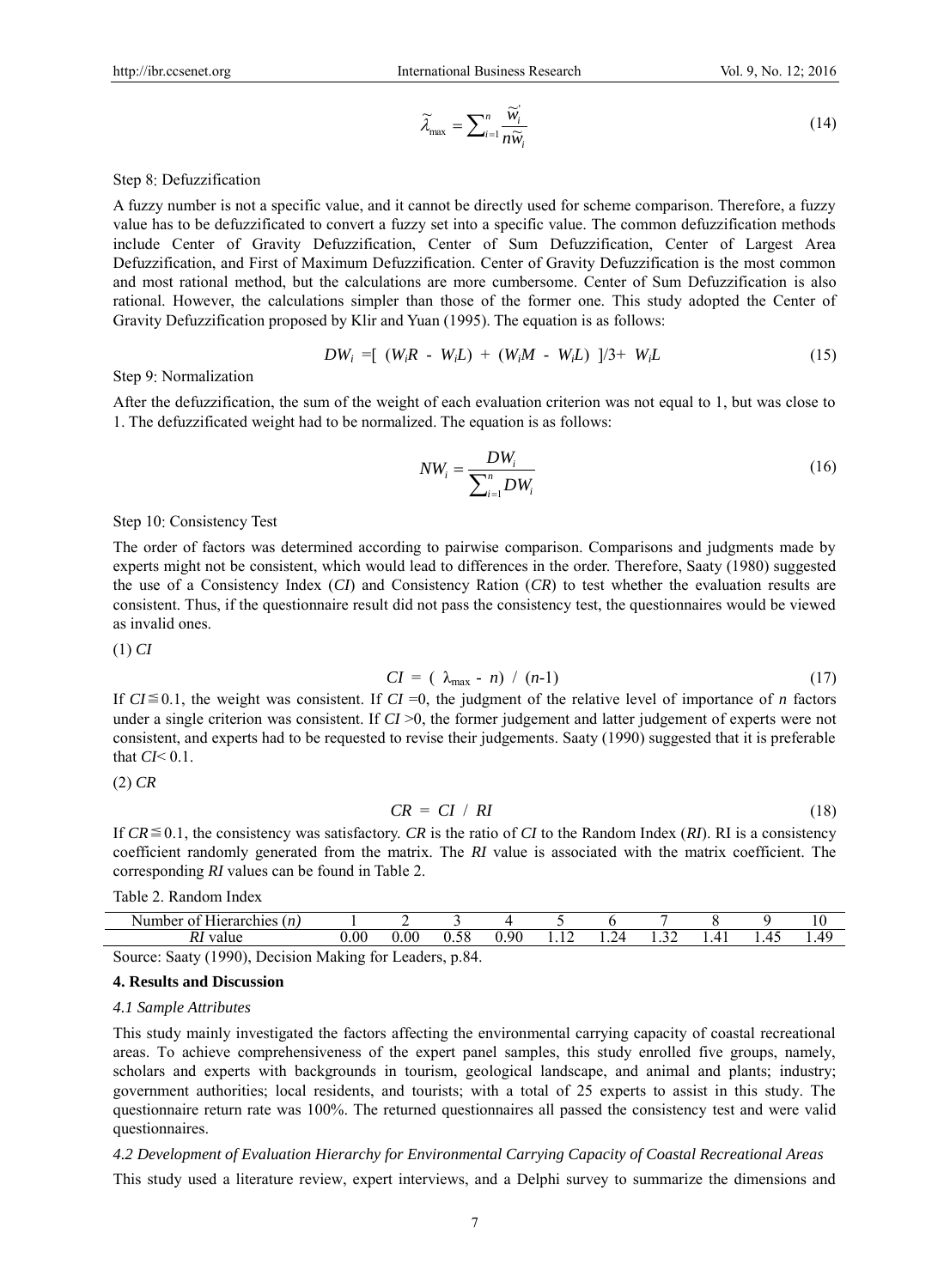factors affecting ecological environments. Because there is a fuzzy space between the dimensions and the indices of the evaluation system, this study used FAHP to confirm the various factors affecting the carrying capacity of ecotourism areas and their weight. After the questionnaire survey and modification, this study eventually obtained four primary evaluation factors: "recreational environment *D*1," "natural landscape *D*2." "coastal animals and plants  $D_3$ ," and "cultural assets  $D_4$ ," as well as 13 secondary factors, such as "public infrastructure  $C_1$ ," as shown in Figure 2.





This study integrated fuzzy theory into the expert questionnaire, and used face-to-face interviews and emails to confirm the evaluation factors and to distribute questionnaires. For the returned questionnaires, this study used Eqs. (6)-(14) to perform a consistency test on each subject"s weight of evaluation criteria. To see if the evaluation criteria passed the consistency test, this study used a fuzzy analytic hierarchy to calculate the weight and order of the various factors affecting the ecological environment, as shown in Tables 3.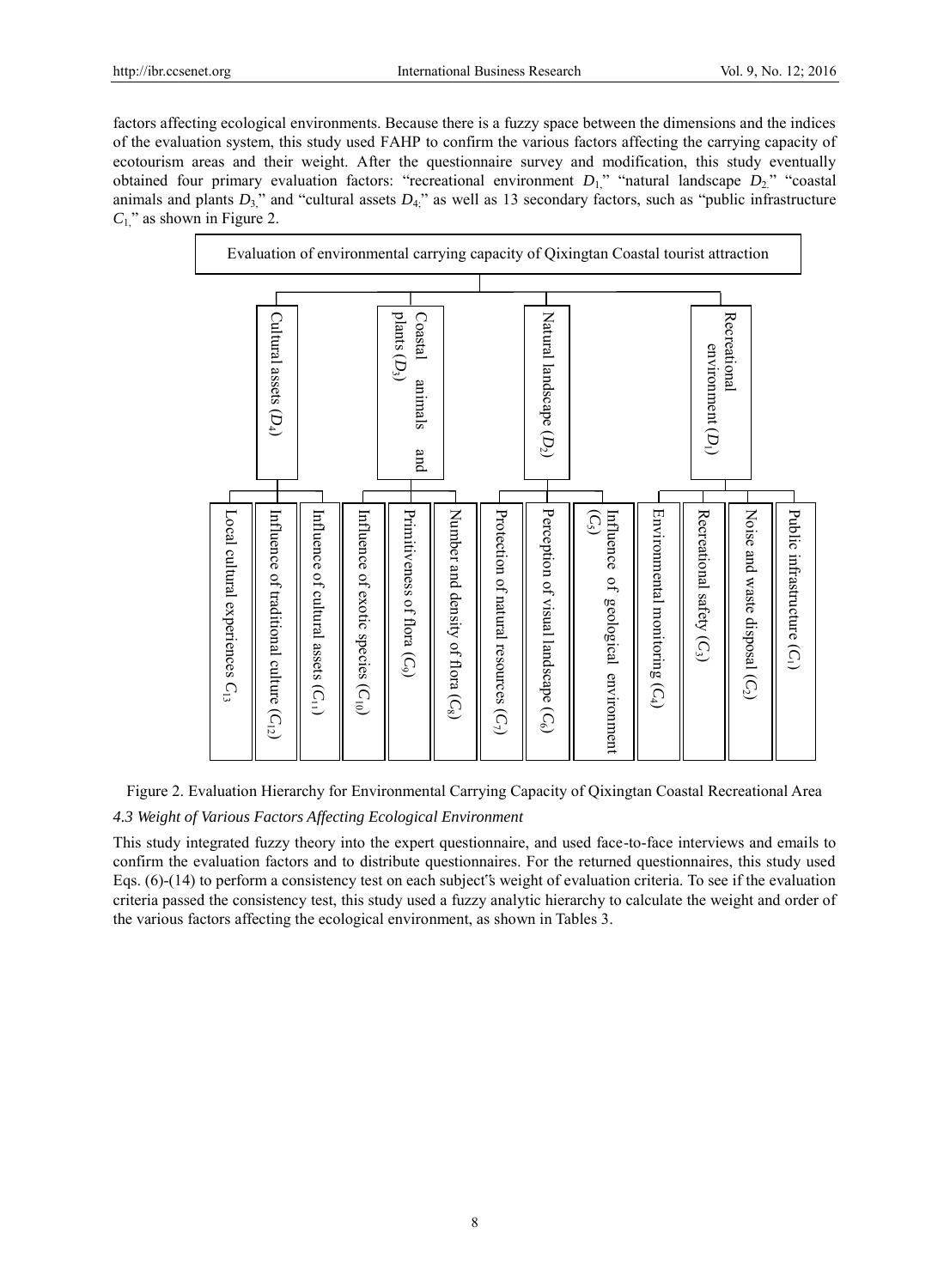| Primary factors                          | Fuzzy weight                       | Normalized<br>weight | Order          | Secondary factors                                       | Fuzzy weight                        | Normalized<br>weight | Overall<br>weight | Order          |
|------------------------------------------|------------------------------------|----------------------|----------------|---------------------------------------------------------|-------------------------------------|----------------------|-------------------|----------------|
| Recreational<br>environment $(D_1)$      | (0.091995, 0.1874)<br>29,0.499251) | 0.2078               | 3              | Public<br>infrastructure<br>$(C_1)$                     | (0.087811, 0.1738)<br>93,0.464463)  | 0.1915               | 0.0397            | 12             |
|                                          |                                    |                      |                | Noise<br>and<br>waste<br>disposal $(C_2)$               | (0.113801, 0.2581)<br>76,0.657724)  | 0.2715               | 0.0564            | 10             |
|                                          |                                    |                      |                | Recreational<br>safety<br>$(C_3)$                       | (0.140714, 0.36652, 0.80508)        | 0.3461               | 0.0719            | $\sqrt{6}$     |
|                                          |                                    |                      |                | Environmental<br>monitoring $(C_4)$                     | (0.071747, 0.2093)<br>97,0.442841)  | 0.1909               | 0.0396            | 13             |
| Natural landscape<br>$(D_2)$             | (0.160456, 0.3502)<br>73,0.840259) | 0.3605               | $\mathbf{1}$   | of<br>Influence<br>geological<br>environment $(C_5)$    | (0.745646, 1.4244)<br>98, 3.335919) | 0.3911               | 0.1409            | $\mathbf{1}$   |
|                                          |                                    |                      |                | Perception of visual<br>landscape $(C_6)$               | (0.475512, 0.9370)<br>01,2.292167)  | 0.2631               | 0.0948            | $\overline{4}$ |
|                                          |                                    |                      |                | Protection of natural<br>resources $(C_7)$              | (0.596785, 1.4643)<br>44,2.807552)  | 0.3458               | 0.1246            | 2              |
| animals<br>Coastal<br>and plants $(D_3)$ | (0.106902, 0.2619)<br>12,0.584169) | 0.2543               | $\sqrt{2}$     | Number and density<br>of flora $(C_8)$                  | (0.133405, 0.2850)<br>58,0.679004)  | 0.2900               | 0.0737            | 5              |
|                                          |                                    |                      |                | Primitiveness of flora<br>$(C_9)$                       | (0.204771, 0.4826)<br>13,1.044069)  | 0.4575               | 0.1163            | 3              |
|                                          |                                    |                      |                | Influence of exotic<br>species $(C_{10})$               | (0.113079, 0.2653)<br>04,0.577415)  | 0.2525               | 0.0642            | $\,$ 8 $\,$    |
| Cultural<br>assets<br>$(D_4)$            | (0.072526, 0.2003)<br>86,0.391782) | 0.1774               | $\overline{4}$ | Influence of cultural<br>assets $(C_{11})$              | (0.152739, 0.308214, 0.83507)       | 0.3444               | 0.0610            | 9              |
|                                          |                                    |                      |                | of<br>Influence<br>traditional<br>culture<br>$(C_{12})$ | (0.164277, 0.3808)<br>59,0.891357)  | 0.3818               | 0.0677            | $\tau$         |
|                                          |                                    |                      |                | Local<br>cultural<br>experiences $(C_{13})$             | (0.1114, 0.310927, 0.607757)        | 0.2738               | 0.0485            | 11             |

#### Table 3. Overall Weight and Order of Qixingtan Coastal Recreational Area"s Recreational Carrying Capacity

## **5. Conclusion**

Although the application of the carrying capacity concept is a tool for measuring human activities and environmental management, it retains a high quality and quantity of coastal resources. It not only takes into account the current needs, but also ensures long-term economic and ecological benefits. This study used studies concerning ecotourism and carrying capacity, a Delphi survey, and FAHP to identify the critical factors affecting the carrying capacity of recreational areas, including 4 primary factors and 13 secondary factors.

This study found that the order of weight of primary factors affecting Hualien Qixingtan coastal recreational area"s recreational carrying capacity was natural landscape (0.3605), coastal animals and plants (0.2543), recreational environment (0.2078), and cultural assets (0.1774). For the secondary factors, the top five overall weights were influence of geological environment (0.1409), protection of natural resources (0.1246), primitiveness of flora (0.1163), perception of visual landscape (0.0948), and number and density of flora (0.0737). The research results can be provided as a reference for relevant government authorities, managers, and operators to develop measures giving consideration to both the resource conservation and the recreational management of coastal recreational areas.

#### **Acknowledgments**

The author would like to express gratitude for the detailed attention and valuable feedback from the reviewers, and the suggestions and encouragement from the editorial team during the review period.

## **References**

Abernethy, V. D. (2001). Carrying capacity: the tradition and policy implications of limits. *Ethics in Science & Environmental Politics, 1,* 9-18[. http://www.int-res.com/articles/esep/2001/article1.pdf](http://www.int-res.com/articles/esep/2001/article1.pdf)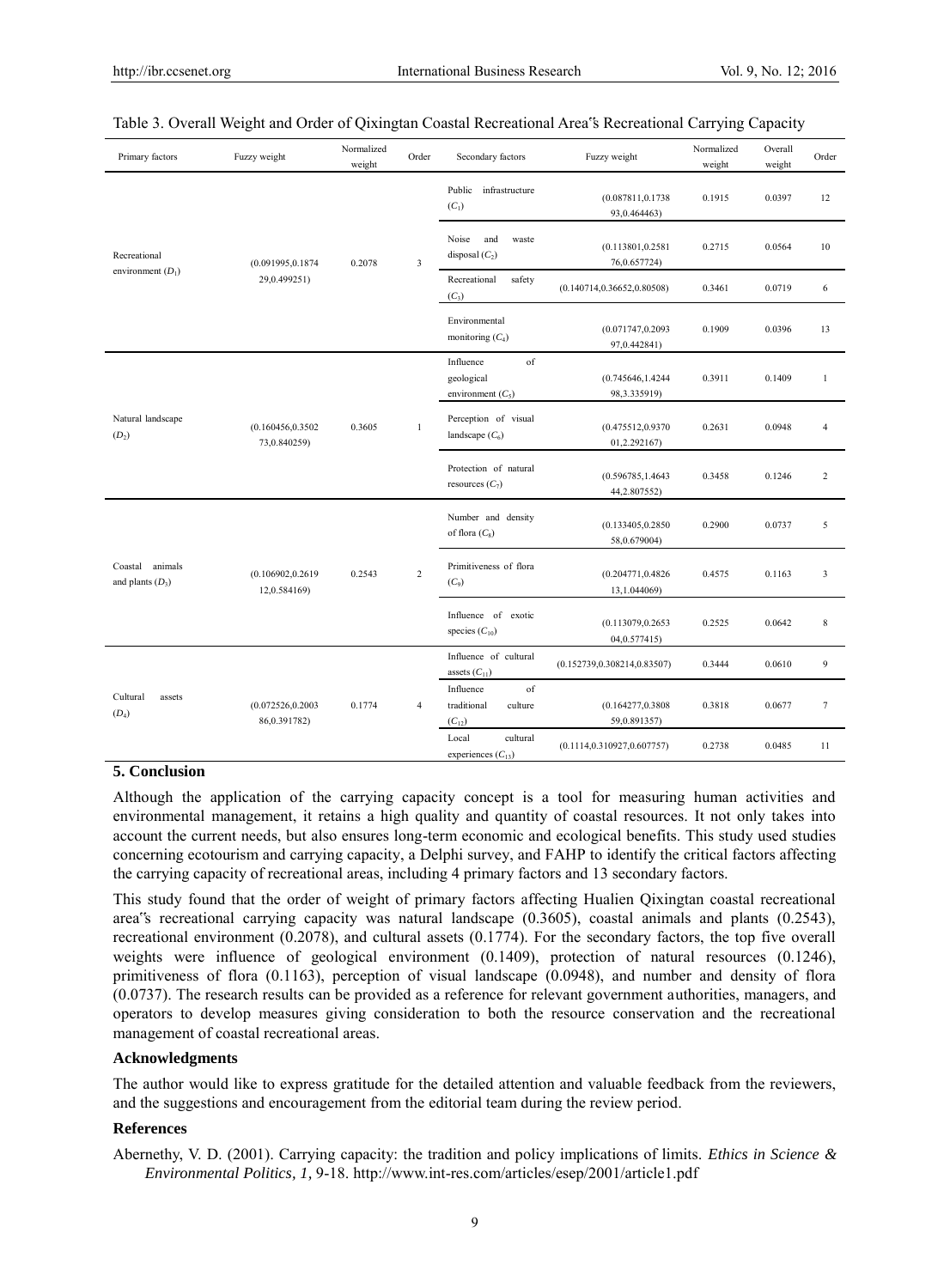- Andrew, H. T. (1999). Rangeland Mismanagement in South Africa: Failure to Apply Ecological Knowledge. *Human Ecology, 27*(1), 55-78[. http://dx.doi.org/10.1023/A:1018705300730](http://dx.doi.org/10.1023/A:1018705300730)
- Bera, S., Majumdar, D. D., & Paul, A. K. (2015). Estimation of Tourism Carrying Capacity for Neil Island, South Andaman, India. *Journal of Coastal Sciences, 2*(2), 46-53. <http://dx.doi.org/10.6084/M9.FIGSHARE.1533035>
- Bimonte, S., & Punzo, F. (2005). A proposito di capacita di carico turistica. EdaTS Working Papers Series. *Una breve analisi teorica, 4,* 1-16[. http://www.econ-pol.unisi.it/opts/Quaderni/Quaderno%20N4.pdf](http://www.econ-pol.unisi.it/opts/Quaderni/Quaderno%20N4.pdf)
- Buckley, J. J. (1985). Fuzzy Hierarchical Analysis. *Fuzzy Sets and Systems, 17*(3), 233-247. [http://dx.doi.org/10.1016/0165-0114\(85\)90090-9](http://dx.doi.org/10.1016/0165-0114%2885%2990090-9)
- Burch, W. R. (1984). Much Ado About Nothing-Some Reflections on the Wider and Wider Implications of Social Carrying Capacity, *Leisure Science, 6*(4), 487-496.<http://dx.doi.org/10.1080/01490408409513050>
- Canestrelli, E., & Costa, P. (1991). Tourist carrying capacity: A fuzzy approach. *Annals of Tourism Research, 18*(1), 295-311[. http://dx.doi.org/10.1016/0160-7383\(91\)90010-9](http://dx.doi.org/10.1016/0160-7383%2891%2990010-9)
- Casagrandi, R., & Rinaldi, S. (2002). A theoretical approach to tourism sustainability. *Conservation Ecology*, *6*(1), 13. [online] URL:<http://www.consecol.org/vol6/iss1/art13>
- Ceballos, L. H. (1996). *Tourism, Ecotourism and Protected Areas: The State of Nature-based Tourism Around the World and Guidelines For Its Development*. IUCN Publications, Cambridge.
- Chan, Y. M. (1993). Forecasting tourism: A sine wave time series regression approach. *Journal of Travel Research, 32,* 58-61.<http://dx.doi.org/10.1177/004728759303200209>
- Chu, F. L. (1998). Forecasting tourism demand in Asian-pacific countries. *Annals of Tourism Research, 25,*  597-615. [http://dx.doi.org/10.1016/S0160-7383\(98\)00012-7](http://dx.doi.org/10.1016/S0160-7383(98)00012-7)
- Clivaz, C., Hausser, Y., & Michalet, J. (2004). *Tourism monitoring system based on the concept of carrying capacity-The case of the regional natural park Pfyn-Finges (Switzerland)*. Working Papers of the Finnish Forest Research Institute 2, 230-235.<http://www.metla.fi/julkaisut/workingpapers/2004/mwp002-33.pdf>
- Coccossis, H., & Mexa, A. (2004). *The Challenge of Tourism Carrying Capacity Assessment: Theory and Practice*. Ashgate Publishing Ltd., Burlington.
- Conestrelli, E., & Costa, P. (1991). Tourist carrying capacity: A Fuzzy Approach. *Annals of Tourism Research, 18*(2), 295-311[. http://dx.doi.org/10.1016/0160-7383\(91\)90010-9](http://dx.doi.org/10.1016/0160-7383%2891%2990010-9)
- Dasmann, R. (1964). *Wildlife biology*. New York: John Wiley and Sons.
- Dobrica, J., & Vanja, I. (2007). The role of carrying capacity within conceptual framework of contemporary tourism. *Tourism and Hospitality Management, 13*(3), 607-614. <http://www.fmtu.uniri.hr/files/Casopis/vol-13-3.pdf#page=84>
- Godschalk, D. R., & Parker, F. H. (1975). Carrying capacity: a key to environmental planning. *Journal of Soil and Water Conservation, 30,* 160-165.
- Gossling, S., & Hall, M. (2005). *An Introduction to Tourism and Global Environmental Change, in: Tourism and Global Environmental Change*, 1-33, Routledge, ISBN 0-415-36131-1, London.
- Graefe, A., Cahill, K., & Bacon, J. (2011). Putting visitor capacity in perspective: A response to the capacity work group. *Journal of Park and Recreation Administration, 29*(1), 21-37.
- Guerra, M., & Dawson, S.M. (2016). Boat-based tourism and bottlenose dolphins in Doubtful Sound, New Zealand: The role of management in decreasing dolphin-boat interactions. *Tourism Management, 57,* 3-9. <http://dx.doi.org/10.1016/j.tourman.2016.05.010>
- Hammitt, W., & Cole, D. (1998). *Wildland recreation: ecology and management*. New York: John Wiley.
- Hetzer, N. (1970). Environment, tourism, culture. *LINKS (July, 1965), 1*(2), 1-3. Reprinted in Ecosphere.
- Hof, M., & Lime, D. W. (1997). Visitor experience and resource protection framework in the national park system: rationale, current status, and future direction, *Proceedings –Limits of Acceptable Change and Related Planning Processes: Progress and Future Directions, General Technical Report,* S. F. McCool, D. N. Cole, (Eds), 29-36.<https://js.sagamorepub.com/jpra/issue/view/13>
- Jackson, J. (1965). Structural characteristics of norms. In: Steiner, I. D., & Fishbein, M. (Eds.), *Current Studies in Social Psychology*, 301-309. New York: Holt, Rinehart, Winston, Inc..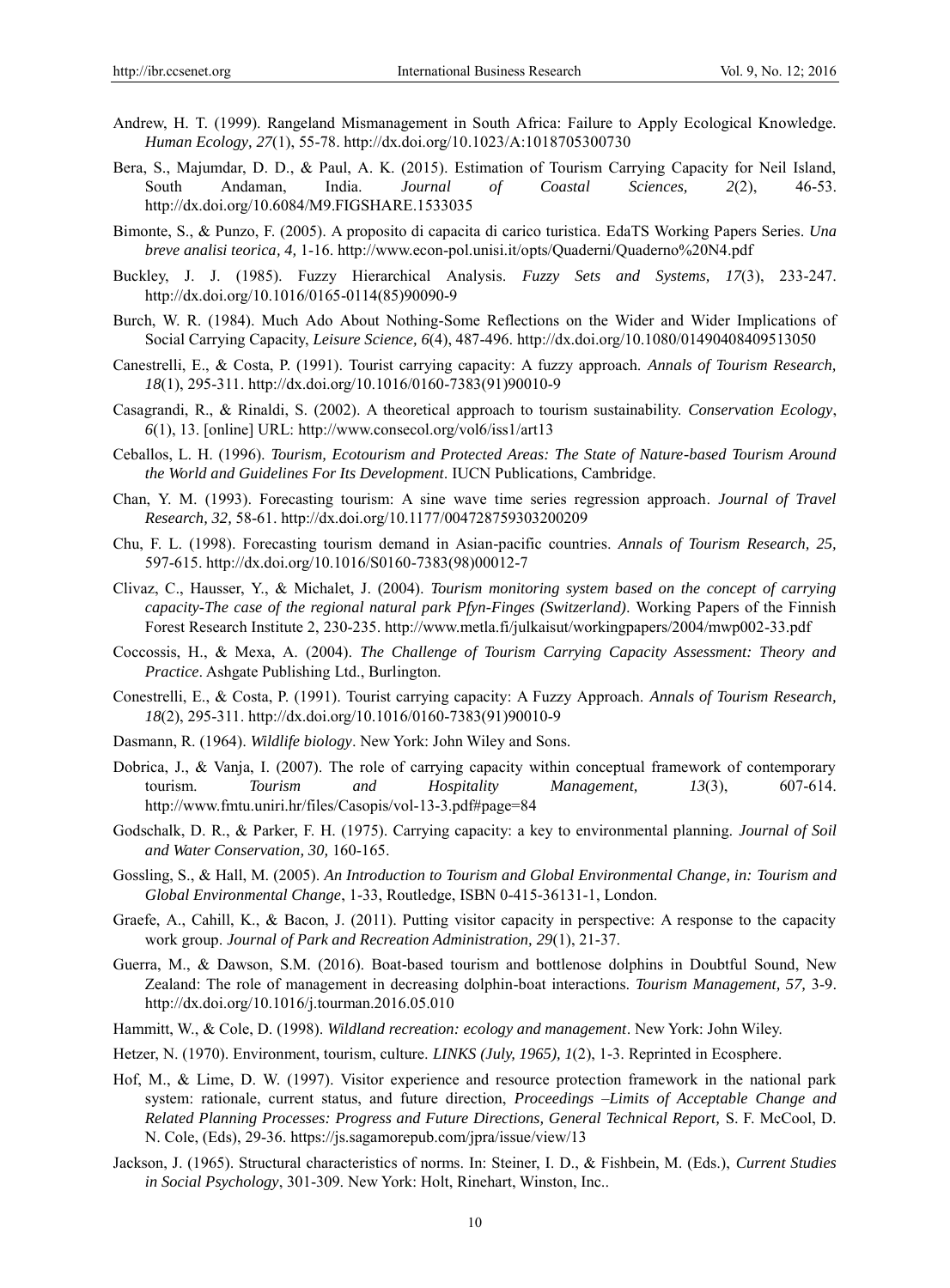- Jurado, E. N., Tejada, M., García, F. A., González, J. C., Macías, R. C., Peña, J. D.,…Becerra, F. S. (2012). Carrying capacity assessment for tourist destinations. Methodology for the creation of synthetic indicators applied in a coastal area. *Tourism Management, 33*(6), 1337-1346. <http://dx.doi.org/10.1016/j.tourman.2011.12.017>
- Khan, M. M. (1998). Tourism development and dependency theory: mass tourism vs. ecotourism. *Annals of Tourism Research, 24*(4), 988-991[. doi:10.1016/S0160-7383\(97\)00033-9](http://dx.doi.org/10.1016/S0160-7383(97)00033-9)
- Klir, G. J., & Yuan, B. (1995). *Fuzzy Sets and Fuzzy Logic*. New Jersey: Prentice Hall PRT.
- LaPage, W. F. (1963). Some Sociological Aspect of Forest Recreation. *Journal of Forestry, 61*(1), 32-66. <http://www.ingentaconnect.com/content/saf/jof/1963/00000061/00000001/art00008>
- Lime, D. W., & Stankey, G. H. (1971). *Carrying capacity: maintaining outdoor recreation quality. Recreation Symposium Proceedings*. USDA Forest Service, 174-184. [http://www.nrs.fs.fed.us/pubs/other/recsym/recreation\\_symposium\\_proceedings\\_174.pdf](http://www.nrs.fs.fed.us/pubs/other/recsym/recreation_symposium_proceedings_174.pdf)
- Loannides, D., Nielsen, P. Å., & Billing, P. (2006). Transboundary Collaboration in Tourism: The case of the Bothnian Arc**.** *Tourism Geographies, 8*(2), 122-142. <http://www.tandfonline.com/doi/pdf/10.1080/14616680600585380>
- Manning, R. (2001). Visitor experience and resource protection: A framework for managing carrying capacity of national parks. *Journal of Park and Recreation Administration, 19*(1), 93-108. <https://js.sagamorepub.com/jpra/issue/view/199>
- Manning, R. (2010). *Studies in outdoor recreation: search and research for satisfaction*. 3rd edition. Corvalis, Oregon: Oregon State University Press.
- Manning, R. E. (2002). How much is too much? Carrying capacity of national parks and protected areas, In*: Monitoring and management of visitor flows in recreational and protected areas*. A. Arnberger, C. Brandenburg, A. Muhar, (Eds), 306-313. Vienna: Bodenkultur University.
- Manning, R., Lime, D., & Hof, M. (1996). Social Carrying Capacity of natural Areas: Theory and Application in the U. S. National Parks. *Natural Areas Journal, 16*(2), 118-127. https://www.researchgate.net/publication/279547236 Social carrying capacity of natural areas theory a [nd\\_application\\_in\\_the\\_US\\_National\\_Parks](https://www.researchgate.net/publication/279547236_Social_carrying_capacity_of_natural_areas_theory_and_application_in_the_US_National_Parks)
- Mathieson, A., & Wall, G. (1982). *Tourism: Economic, Physical and Social Impacts*. Longman, ISBN 0582300614, Harlow.
- May, V. (1991). Tourism, the environment, and development: values, sustainability and stewardship. *Tourism Management, 12*(2), 112-118[. http://dx.doi.org/10.1016/0261-5177\(91\)90065-2](http://dx.doi.org/10.1016/0261-5177%2891%2990065-2)
- McCool, S. F., & Lime, D. W. (2001). Tourism carrying capacity: Tempting fantasy or useful reality? *Journal of Sustainable Tourism, 9*(5), 372-388[. http://dx.doi.org/10.1080/09669580108667409](http://dx.doi.org/10.1080/09669580108667409)
- Michailidou, A. V., Vlachokostas, C., & Moussiopoulos, Ν. (2016). Interactions between climate change and the tourism sector: Multiple-criteria decision analysis to assess mitigation and adaptation options in tourism areas. *Tourism Management, 55,* 1-12.<http://dx.doi.org/10.1016/j.tourman.2016.01.010>
- Miller, J. A. (1997). *Exploring Satisfaction, Modifying Models, Eliciting Expectations, Posing Problems and Making Measurement of Consumer Satisfaction and Dissatisfaction*, H. K. Hunt, ed., Cambredge, Massachusetts: Marketing Science Institute (May), 72-91.
- Mon, D. L., Cheng, C. H., & Lin, C. (1994). Evaluating weapon system using fuzzy analytic hierarchy process based on entropy weight. *Fuzzy Sets System, 62*(2), 127-134. [http://dx.doi.org/10.1016/0165-0114\(94\)90052-3](http://dx.doi.org/10.1016/0165-0114%2894%2990052-3)
- Odum, E. (1989). *Ecology and Our Endangered Life Support Systems*. Sinauer Associates, ISBN 0878936300 Sunderland.
- Pourahmad, A., Hosseini, A., Banaitis, A., Nasiri, H., Banaitienė, N., & Tzeng, G. H. (2015). Combination of fuzzy-AHP and DEMATEL-ANP with GIS in a new hybrid MCDM model used for the selection of the best space for leisure in a blighted urban site. *Technological and Economic Development of Economy, 21*(5), 773-796.<http://dx.doi.org/10.3846/20294913.2015.1056279>
- Saarinen, J. (2006). Traditions of sustainability in tourism studies. *Annals of Tourism Research, 33,* 1121-1140. <http://dx.doi.org/10.1016/j.annals.2006.06.007>